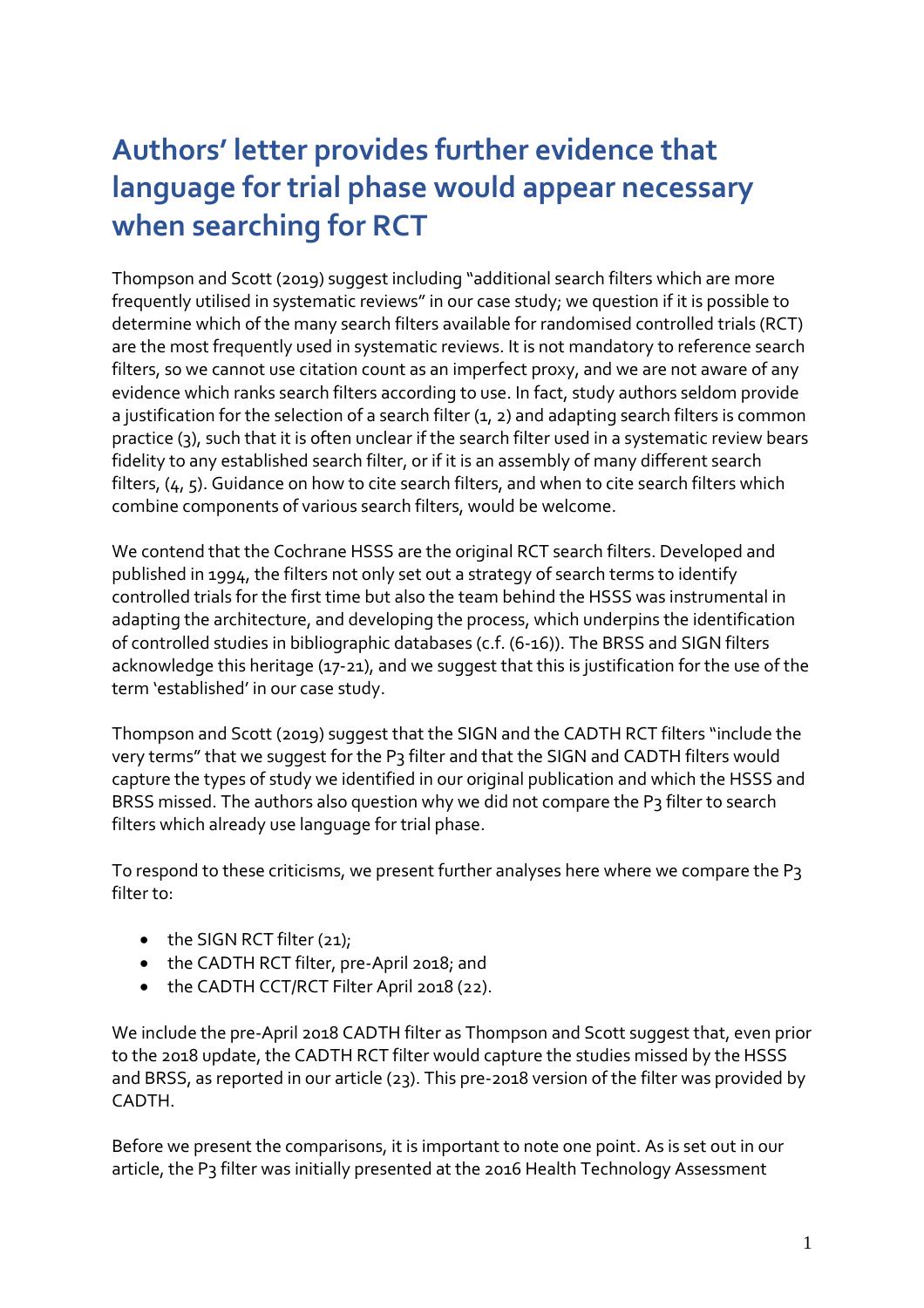international (HTAi) conference in Tokyo, Japan. Members of CADTH staff attended this presentation and we are advised that our presentation directly influenced CADTH's decision to include terms for trial phase when their CCT/RCT search filter was updated in April 2018 (see lines 1 and 31 of the CADTH CCT/RCT Filter April 2018).

# **Extending the analysis of the P3 filter**

### *Methods*

The search strategies for the new analyses were:

1. search filter

2. unique identifier codes for the seven studies missed by the HSSS and BRSS in our article

3. 1 and 2

4. 2 NOT 3

Line 4 would identify any studies picked up by the P3 filter but missed by the SIGN or CADTH filters. The search strategies are reported in supplementary material and using a search narrative for clarity of reporting (24).

#### *Results*

The three search filters were run in MEDLINE (Ovid interface) on August 12<sup>th</sup> 2019. The results are presented in Table One.

*Table 1 results from comparing the P3 filter to the SIGN and CADTH filters*

| Seven marker<br>studies from our<br>article | <b>SIGN</b> | <b>CADTH</b> pre-<br><b>April 2018</b> | <b>CADTH April</b><br>2018 | P <sub>3</sub> Filter |
|---------------------------------------------|-------------|----------------------------------------|----------------------------|-----------------------|
| Attard et al 2015<br>(25)                   |             |                                        | $\checkmark$               |                       |
| He et al. 2015 (26)                         |             |                                        | $\sqrt{}$                  |                       |
| Kim et al. 2015<br>(27)                     | X           | X                                      |                            |                       |
| Kuhle et al 2015<br>(28)                    |             |                                        | $\checkmark$               |                       |
| Nasr et al. 2015<br>(29)                    | X           | X                                      | $\checkmark$               |                       |
| Tarhini et al. 2015<br>(30)                 |             | Χ                                      | $\checkmark$               |                       |
| Zhang et al. 2015<br>(31)                   |             |                                        | √                          |                       |

Key: ✓ identified; X still missed

Both the SIGN and CADTH pre-April 2018 filters missed studies, in particular the RCT by Nasr et al. This challenges the suggestion of Thompson and Scott and it adds further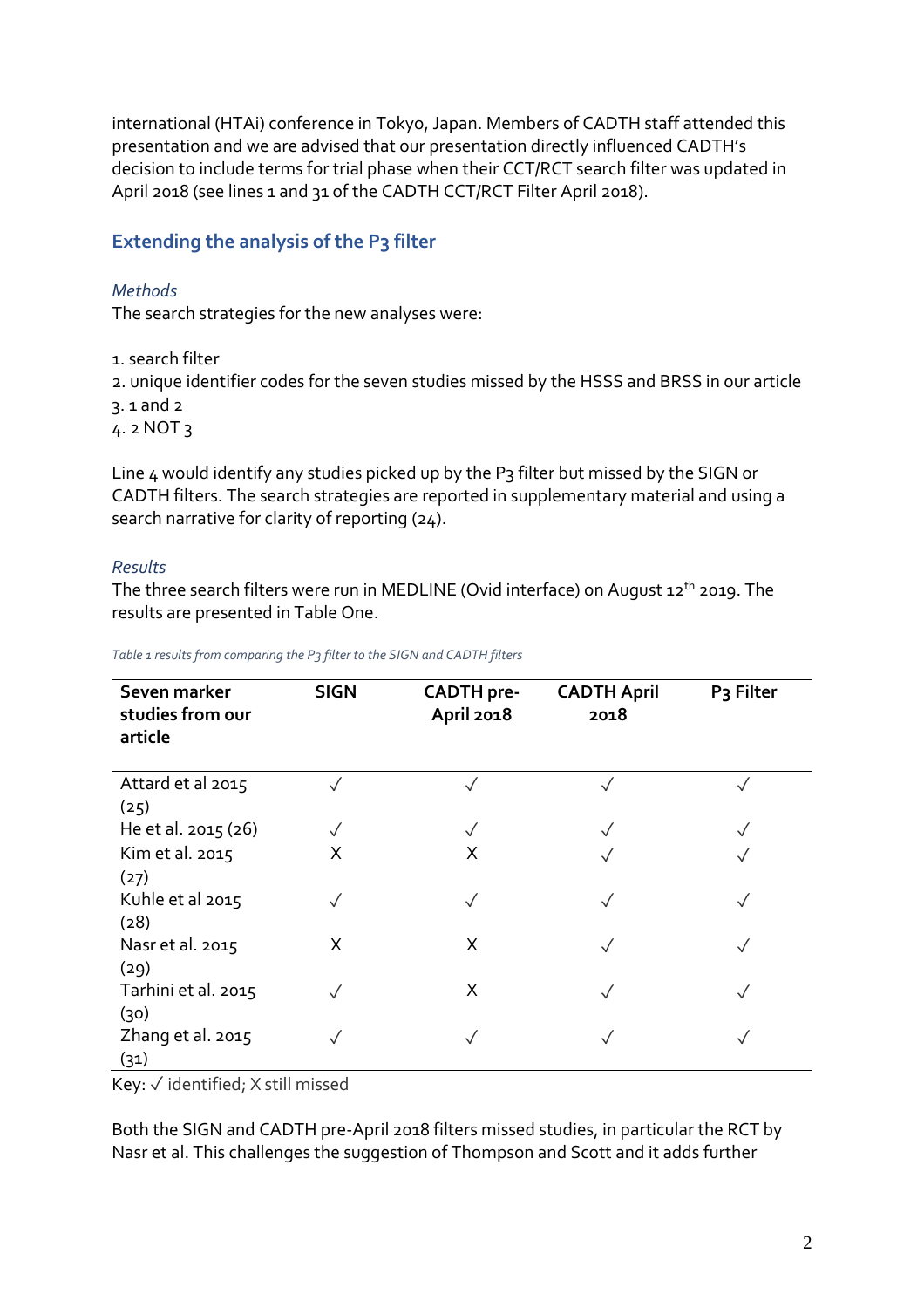support for our findings, namely, that including language for trial phase would appear to improve sensitivity when searching for RCT.

The CADTH April 2018 filter identifies all seven studies missed by the HSSS/BRSS in our original article. CADTH's April 2018 filter includes language for trial phase (see lines 1 and 31) in a way similar to the P3 filter, since it is based on the work we presented in 2016 and subsequently published in 2019. In addition to phase III terminology, the CADTH CCT/RCT April 2018 filter also incorporates several MeSH and keywords related to controlled clinical trials (in lines 1, 5, 6, 7, 18, 19, 23, 24, 25, 26 and 30) as compared to the CADTH pre-2018 RCT filter.

There are differences between the P3 filter and CADTH's consideration of our work. CADTH's use of phase III terminology in the April 2018 filter did not retrieve the study by Zhang et al.. However, CADTH's April 2018 filter does retrieve this article with terminology for open-label extension studies at line 26.

# *Summary*

The analyses presented here provide further evidence for the importance of using language for trial phase when searching for RCT. This would appear to add strength to our original findings (23).

We would agree with Thompson and Scott that it is important reviewers understand the limitations of search filters. As we have demonstrated here, this is not always clear from simply reading them. Guidance suggests that information specialists are well-placed to contribute to these discussions and the broader methodological debates summarised here  $(32).$ 

Mr Chris Cooper<sup>1</sup> Mr David Kaunelis<sup>2</sup> Dr Jo Varley Campbell<sup>1</sup> Dr Patrice Carter<sup>1</sup>

<sup>1</sup> Department of Clinical, Educational and Health Psychology, University College London, London WC1E 7HB, UK

<sup>2</sup> Canadian Agency for Drugs and Technologies in Health. 600-865 Carling Ave., Ottawa ON K1S 5S8 Canada.

# References

1. Harbour J, Fraser C, Lefebvre C, Glanville J, Beale S, Boachie C, et al. Reporting methodological search filter performance comparisons: a literature review. *Health Information & Libraries Journal*. 2014;31(3):176-94.

2. Cooper C, Varley-Campbell J, Booth A, Britten N, Garside R. Systematic review identifies six metrics and one method for assessing literature search effectiveness but no consensus on appropriate use. *J Clin Epidemiol*. 2018;99:53-63.

3. Jenkins M. Evaluation of methodological search filters--a review. *Health Info Libr J*. 2004;21(3):148-63.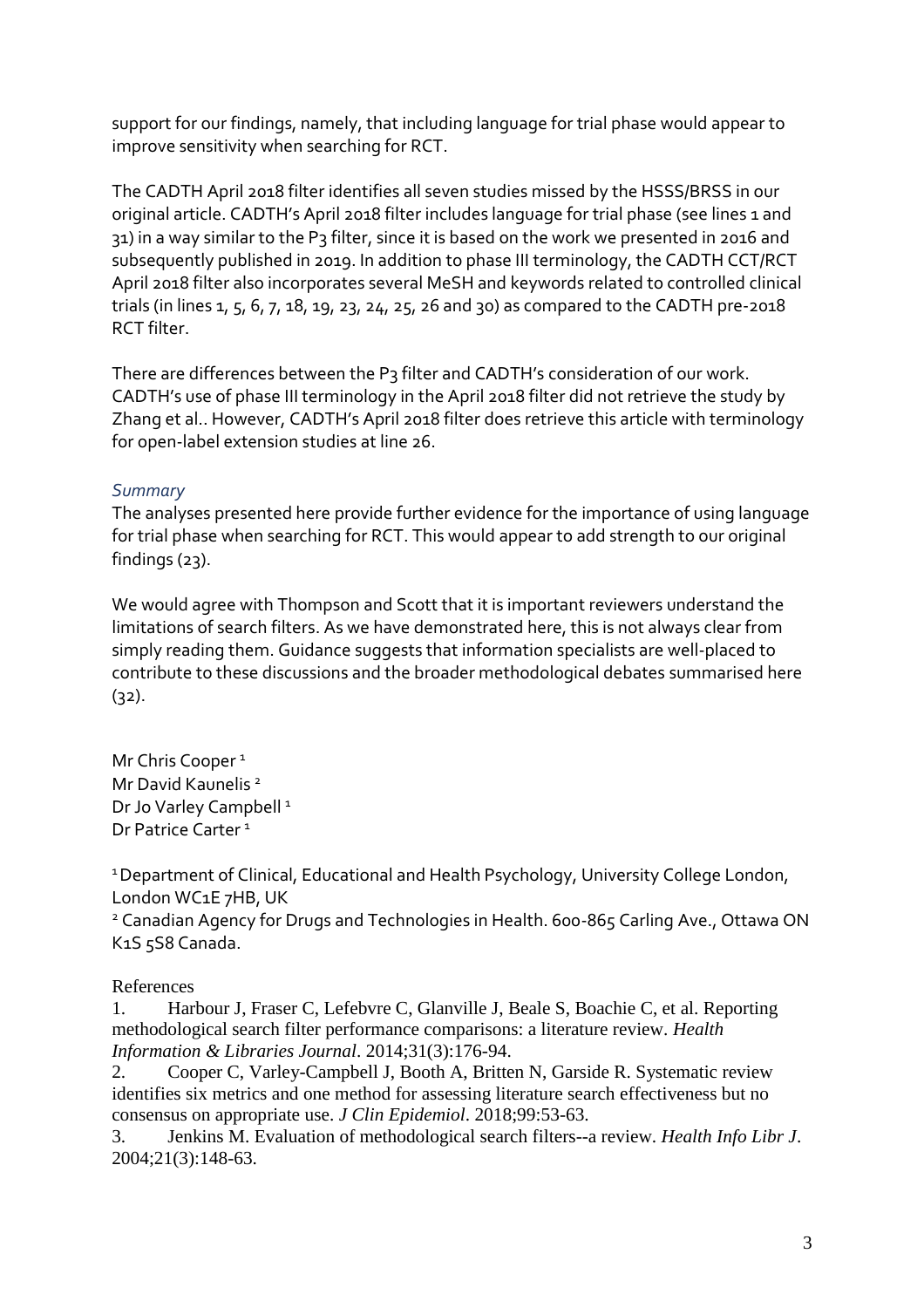4. Lefebvre C, Glanville J, Beale S, Boachie C, Duffy S, Fraser C, et al. Assessing the performance of methodological search filters to improve the efficiency of evidence information retrieval: five literature reviews and a qualitative study. *Health Technol Assess*. 2017;21(69):1-148.

5. Jenkins M, Johnson F. Awareness, use and opinions of methodological search filters used for the retrieval of evidence-based medical literature—a questionnaire survey. *Health Information & Libraries Journal*. 2004;21(1):33-43.

6. Lefebvre C. *Identification of randomized controlled trials using MEDLINE: the situation in 1993*. Bethesda MD,: National Institutes of Health, Office of Medical Applications of Research; 1993.

7. Adams CE, Frederick K. An investigation of the adequacy of MEDLINE searches for randomized controlled trials (RCTs) of the effects of mental health care. *Psychological Medicine*. 1994;24(3):741-8.

8. Dickersin K, Scherer R, Lefebvre C. Identifying relevant studies for systematic reviews. *BMJ: British Medical Journal*. 1994;309(6964):1286-91.

9. Lefebvre C, Eisinga A, McDonald S, Paul N. Enhancing access to reports of randomized trials published world-wide – the contribution of EMBASE records to the Cochrane Central Register of Controlled Trials (CENTRAL) in The Cochrane Library. *Emerging Themes in Epidemiology*. 2008;5:13.

10. Glanville JM, Lefebvre C, Miles JNV, Camosso-Stefinovic J. How to identify randomized controlled trials in MEDLINE: ten years on. *Journal of the Medical Library Association*. 2006;94(2):130-6.

11. Lefebvre C, Manheimer E, Glanville J. Chapter 6: Searching for studies. In: Higgins JPT, Green S. (eds.) *Cochrane Handbook for Systematic Reviews of Interventions* Version 5.1.0 (updated March 2011). The Cochrane Collaboration; 2011 [Accessed 7th December 2017]. Available from:<http://handbook.cochrane.org/>

12. Lefebvre C, Glanville J, Wieland LS, Coles B, Weightman AL. Methodological developments in searching for studies for systematic reviews: past, present and future? *Systematic Reviews*. 2013;2:78.

13. Wieland S, Dickersin K. Why were they missed? Randomized controlled trials (RCTs) identified through the MEDLINE Retagging Project but not the US National Library of Medicine (NLM). Paper presented at: *Proceedings of the 16th Cochrane Colloquium;* 2008 Oct 3-7; Freiburg, Germany.

14. Dickersin K, Manheimer E, Wieland S, Robinson KA, Lefebvre C, McDonald S. Development of the Cochrane Collaboration's CENTRAL Register of controlled clinical trials. *Eval Health Prof*. 2002;25(1):38-64.

15. Wieland LS, Robinson KA, Dickersin K. Understanding why evidence from randomised clinical trials may not be retrieved from Medline: comparison of indexed and non-indexed records. *BMJ: British Medical Journal*. 2012;344.

16. Clunie G, Ludbrook J, Faris I. The reporting of randomized controlled clinical trials and The Cochrane Collaboration. *Australian and New Zealand Journal of Surgery*. 1995;65(7):461-2.

17. Royle P, Bain L, Waugh N. Systematic reviews of epidemiology in diabetes: finding the evidence. *BMC Med Res Methodol*. 2005;5:2.

18. Royle P, Milne R. Literature searching for randomized controlled trials used in Cochrane reviews: rapid versus exhaustive searches. *Int J Technol Assess Health Care*. 2003;19(4):591-603.

19. Royle P, Waugh N. A simplified search strategy for identifying randomised controlled trials for systematic reviews of health care interventions: a comparison with more exhaustive strategies. *BMC Med Res Methodol*. 2005;5:23.